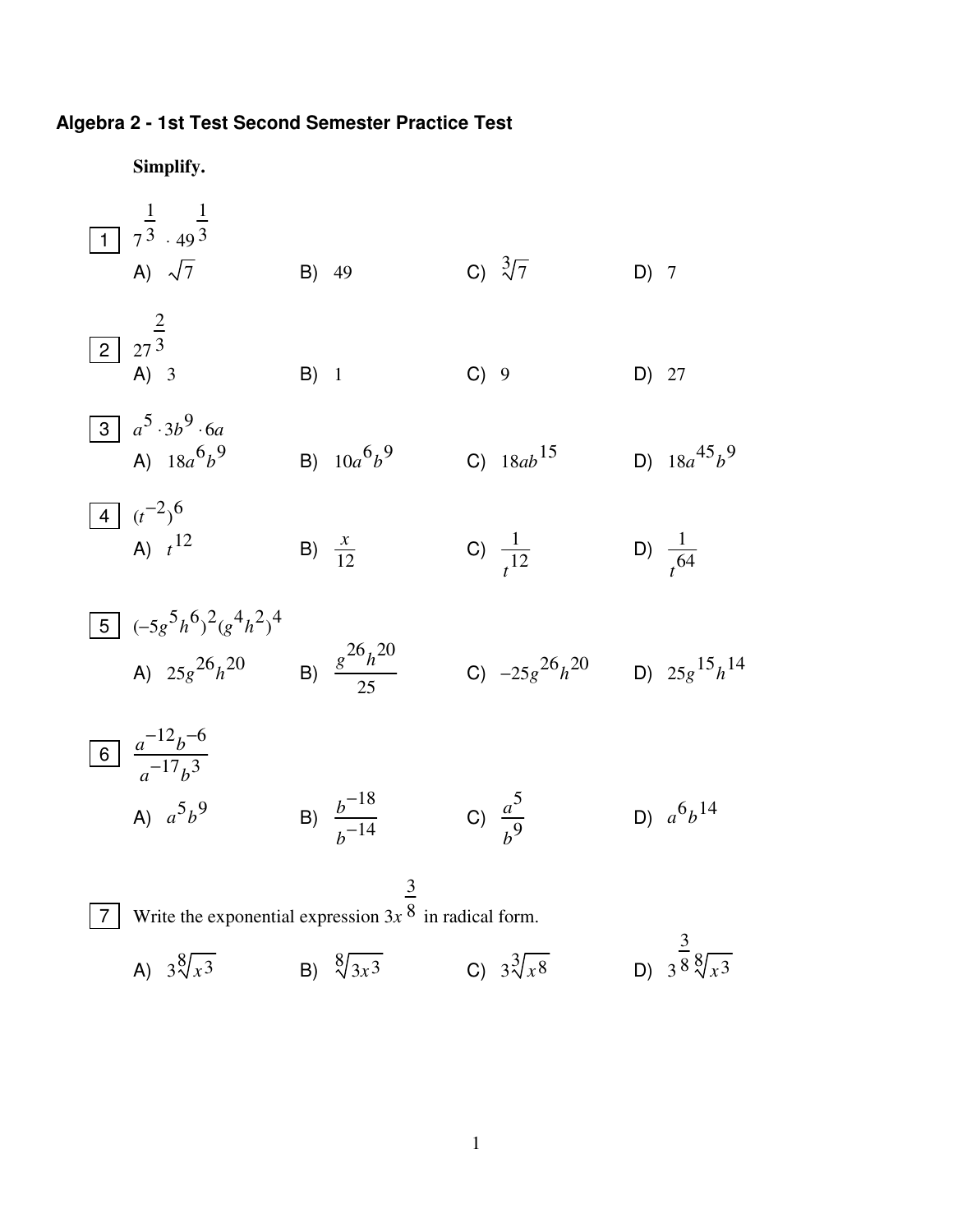| 8  | Write $(8a^{-6})^{-\frac{2}{3}}$ in simplest form. |    |                  |
|----|----------------------------------------------------|----|------------------|
| A) | $\frac{a^4}{4}$                                    | C) | $\frac{1}{4a^4}$ |
| B) | $4a^4$                                             | D) | none of these    |

Solve the equation.

Suppose  $Q$  and  $R$  are independent events. Find  $P(Q \text{ and } R)$ .

$$
\begin{array}{|c|c|c|c|c|}\n\hline\n10 & P(Q) = \frac{4}{5}, P(R) = \frac{4}{11} \\
\text{A)} & \frac{16}{55} & \text{B)} & \frac{4}{7} & \text{C)} & \frac{39}{55} & \text{D)} & \frac{64}{55}\n\end{array}
$$

[11] Two urns contain white balls and yellow balls. The first urn contains 9 white balls and 9 yellow balls and the second urn contains 8 white balls and 3 yellow balls. A ball is drawn at random from each urn. What is the probability that both balls are white?

C)  $\frac{1}{72}$ D)  $\frac{17}{198}$ A)  $\frac{4}{11}$ B)  $\frac{17}{29}$ 

## Suppose  $S$  and  $T$  are mutually exclusive events. Find  $P(S \text{ or } T)$ .

12 
$$
P(S) = \frac{1}{2}
$$
,  $P(T) = \frac{1}{9}$   
\nA)  $\frac{2}{11}$  \nB)  $\frac{11}{18}$  \nC)  $\frac{1}{18}$  \nD) 1  
\n13  $P(S) = 20\%$ ,  $P(T) = 22\%$   
\nA) 2% \nB) 440% \nC) 42% \nD) 4.4%  
\n14 A bag contains 6 red marbles, 4 white marbles, and 6 blue marbles. Find  $P(\text{red or blue})$ .  
\nA)  $\frac{4}{5}$  \nB)  $\frac{3}{4}$  \nC)  $\frac{9}{4}$  \nD)  $\frac{5}{8}$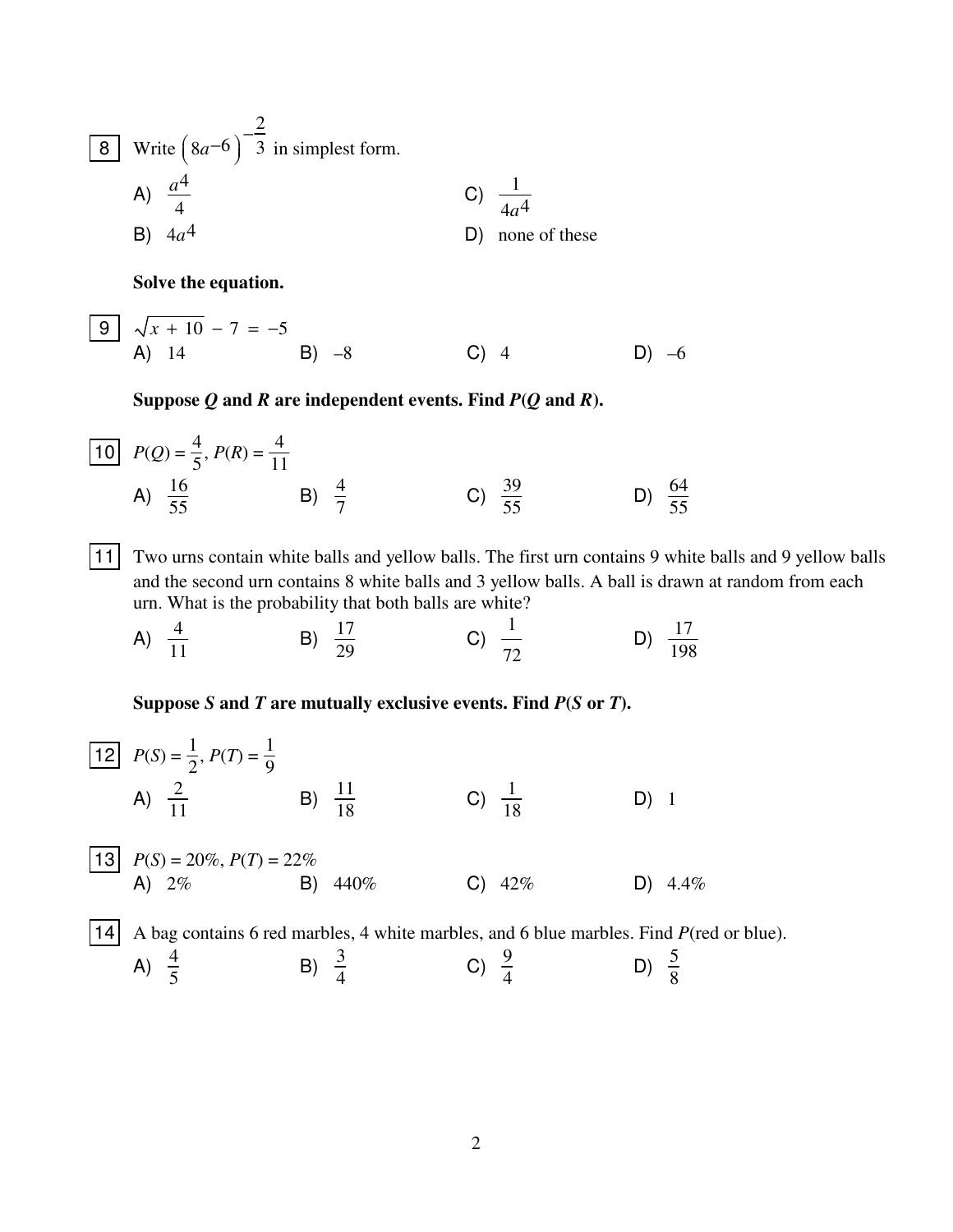15 If all possible results are equally likely, what is the probability that a spin of the spinner will land on an upper case letter or a consonant?



16 Each person in a group of students was identified by year and asked when he or she preferred taking classes: in the morning, afternoon, or evening. The results are shown in the table. Find the probability that the student preferred morning classes given he or she is a freshman. Round to the nearest thousandth.

When Do You Prefer to Take Classes?

|                  | Freshman | <b>Sophomore</b> | <b>Junior</b> | <b>Senior</b> |  |
|------------------|----------|------------------|---------------|---------------|--|
| <b>Morning</b>   | ۱4       |                  | 14            |               |  |
| <b>Afternoon</b> |          |                  |               |               |  |
| Evening          |          |                  |               | 13            |  |
| 0.563            | 0.875    | 0.343            |               | 0.400         |  |

17 The probability that a city bus is ready for service when needed is 84%. The probability that a city bus is ready for service and has a working radio is 67%. Find the probability that a bus chosen at random has a working radio given that it is ready for service. Round to the nearest tenth of a percent. A)  $17.0\%$  B)  $79.8\%$  C)  $83.8\%$  D)  $12.5\%$ 

18 Find the standard deviation of the data set. Round to the nearest tenth. 7, 8, 4, 10, 6, 10

- A) standard deviation =  $5.2$  C) standard deviation =  $12.5$
- B) standard deviation  $= 4.1$  D) standard deviation  $= 2.1$

19 Find the variance of the data set. Round to the nearest tenth.

1, 6, 5, 15, 3, 10

- A) variance  $= 25.8$  C) variance  $= 21.6$
- B) variance =  $5.6$  D) variance =  $8.2$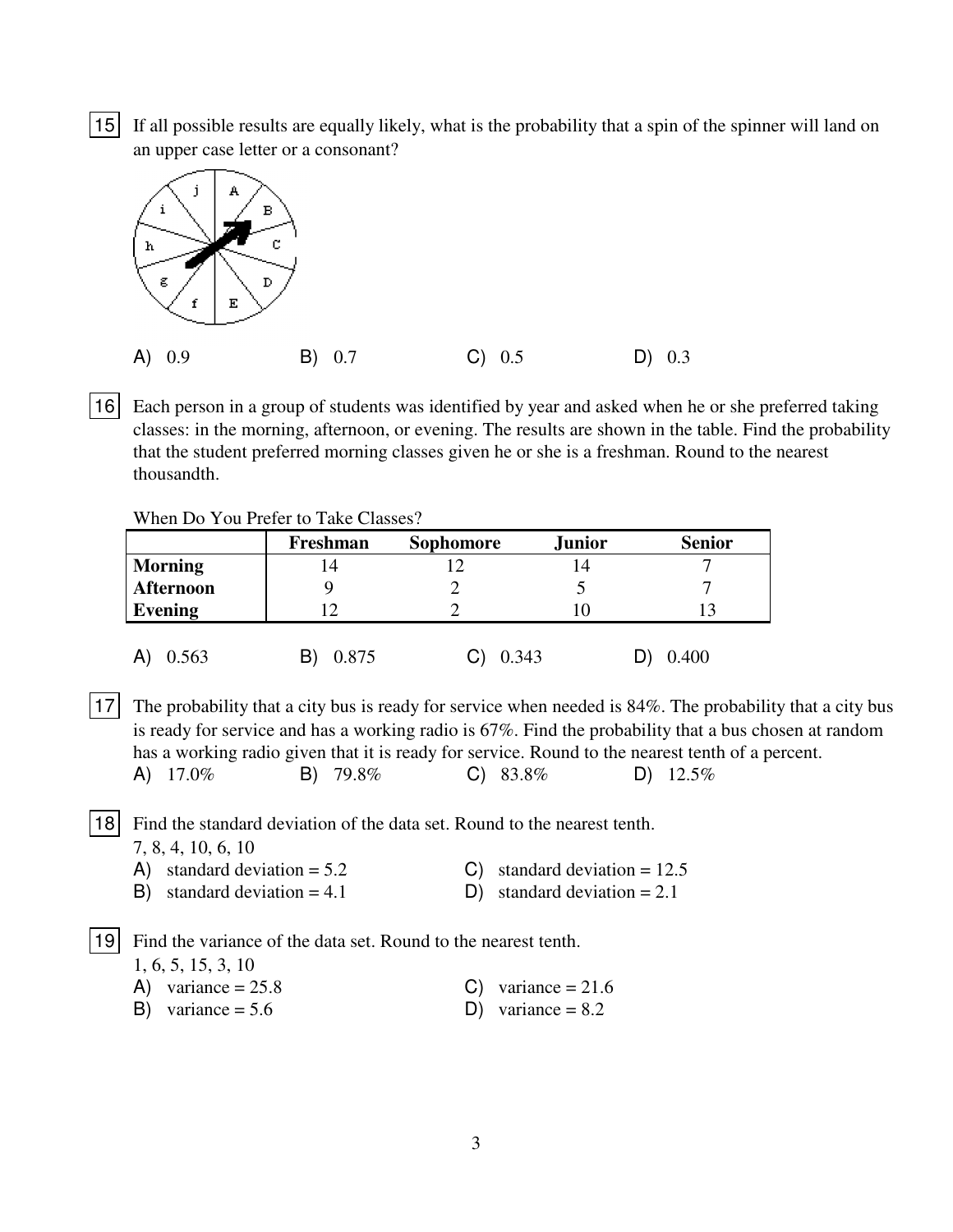20 Liz asked Charlie to pick her up a cup of frozen yogurt. She asked for any two toppings from these six: chocolate chips, granola, peanuts, raspberries, walnuts, and strawberries. What is the probability that Charlie brings her a frozen yogurt topped with chocolate chips and raspberries?

A) 
$$
\frac{1}{30}
$$
  
\nB)  $\frac{1}{15}$   
\nC)  $\frac{1}{12}$   
\nD)  $\frac{1}{3}$ 

21 Seven cars numbered 1 to 7 are racing. What is the probability that car number 5 wins the race and car number 6 comes in second?

| A) | 49             | $\frac{1}{42}$<br>C) |
|----|----------------|----------------------|
| B) | $\frac{1}{36}$ | $\frac{1}{21}$       |

22 The table shows the results of a survey of students in two math classes. Find *P*(more than 1 hour of TV | 6th period class). Round to the nearest thousandth.

|                  | Yes   | No    |
|------------------|-------|-------|
| 3rd period class |       |       |
| 6th period class | 13    |       |
| 0.647            | 0.565 | 0.435 |

23 A class of 40 students has 11 honor students and 10 athletes. Three of the honor students are also athletes. One student is chosen at random. Find the probability that this student is an athlete if it is known that the student is not an honor student. Round to the nearest thousandth.

| A) 0.241<br>B) 0.345<br>C) 0.252 | $D)$ 0.034 |
|----------------------------------|------------|
|----------------------------------|------------|